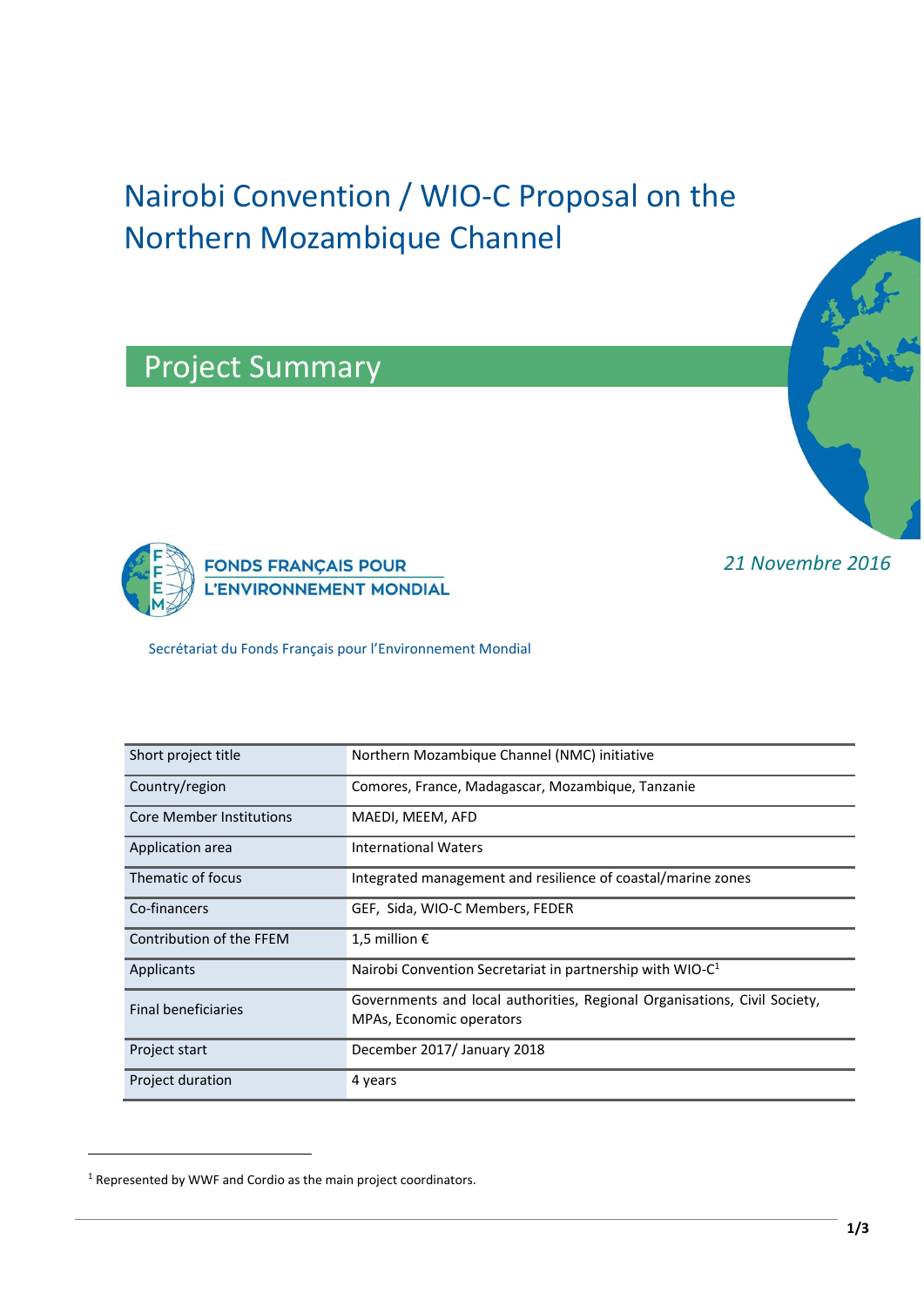## **1. CONTEXT**

The NMC's strategic priority for biodiversity conservation has been confirmed by various processes, including the Indian Ocean Commission WIOMER process, the UNESCO World Heritage Convention and the Convention on Biological Diversity "EBSA" process. The importance of the region and its natural assets was furthermore recognized at the 8th Conference of Parties to the Nairobi Convention, in Mahe, Seychelles (June 2015), when a decision (CP8/6) was issued requesting the Contracting Parties, the GEF and other partners, to support projects in the Northern Mozambique Channel as an example of the Integrated Ocean Management (IOM) approach. Based on this decision, the Nairobi Convention Secretariat (NCS) has established a partnership with WWF and Cordio, as members of the WIO-C, to prepare a strategic framework for advancing IOM in the NMC area. Various stages of consultations on this strategic framework have meanwhile been held with the five participating governments as well as well as the WIO-C NGOs, with general-level consensus on the directions to be taken resulting. Based on this overall strategic framework, the present summary provides an overview of a project concept for the French Global Environment Facility (FFEM) as under preparation by the partnership in support of the country-led NMC-IOM process.

#### **2. PROJECT OBJECTIVES**

**Overall objective of the project**: By 2025, the Northern Mozambique Channel's high biodiversity value ecosystems are maintained, and secure sustainable futures and livelihoods for coastal communities and economies.

**Specific objectives of the project:** By 2020, an integrated ocean management approach is designed, endorsed and initiated through a multi-stakeholder driven marine spatial planning and scenario analysis approach, and an emphasis on upscaling community-driven initiatives.

## **3. OVERVIEW OF THE PROJECT**

 $\overline{a}$ 

Building on the foundations of strong regional cooperation and partnerships, the NMC region is well placed to implement a sustainable "Blue Economy" development pathway that will respond to the aspirations and commitments made under the UN 2030 Agenda on Sustainable Development Goals (SDG), with particular relevance to SDG 14 on Oceans. In this regard, the present project aims to set the foundations for a regional partnership-based IOM approach to secure the health and productivity of critical ecosystems in the region, with a particular focus on the rich coral reef and mangroves habitats hosted by the region. At the core of the IOM approach, marine spatial planning (MSP) will be rolled-out at the regional level by a broad-based, multi-stakeholder process led by governments, and supported by the civil society (objective 1). This process will be based on cutting-edge knowledge as a support to decision-making, ensuring all economic sectors as well as local communities are engaged in assessing stakes, tradeoffs and opportunities of future development pathways. As a key sector, the oil and gas industry, will be targeted to ensure the precautionary principle is applied and best practices are adopted in order to mitigate impacts to the natural assets and communities in the NMC (objective 2). Particular emphasis will furthermore be put on scaling up and replication of successful models of livelihood enhancing community-based management approaches for mangrove, coral reef and their associated fisheries resources, through improved practices and learning networks (objective 3).

Objective 1: Institutional and knowledge foundations laid for a multi-stakeholder based Marine Spatial Planning (MSP) process for the NMC to deliver on the SDGs, in particular SDG 14.

Led by The Nairobi Convention Secretariat, with key support from WWF, this objective is firmly grounded in the UN 2030 Agenda on Sustainable Development Goals (SDGs), with the overall aim to build capacity within the participating countries and at a coordination level in the Nairobi Convention Secretariat to enable the implementation of an IOM approach through application of MSP. This will contribute to the implementation and delivery of the outcomes of other important regional projects, such as of Outcomes 1.1 and 4.2 of the SAPPHIRE project as well as Component 4 of the WIOSAP<sup>2</sup>. This institutional capacity development will be supported by the provision of policy-relevant information and knowledge that will support decision-making.

Objective 2: Best practices in the oil and gas sector are adopted and lead to mitigation of impacts of the sector to the natural assets and communities in the NMC, and effective engagement of the sector in the multi-stakeholder process.

<sup>2</sup> SAPPHIRE Outcome 1.1 ""Policy, legislative and institutional reforms and realignment ..."" and Outcome 4.2 in ""Delivering best practices and lessons through innovative ocean governance demonstration"" and WIOSAP Component 4 ""Governance and Regional Collaboration"